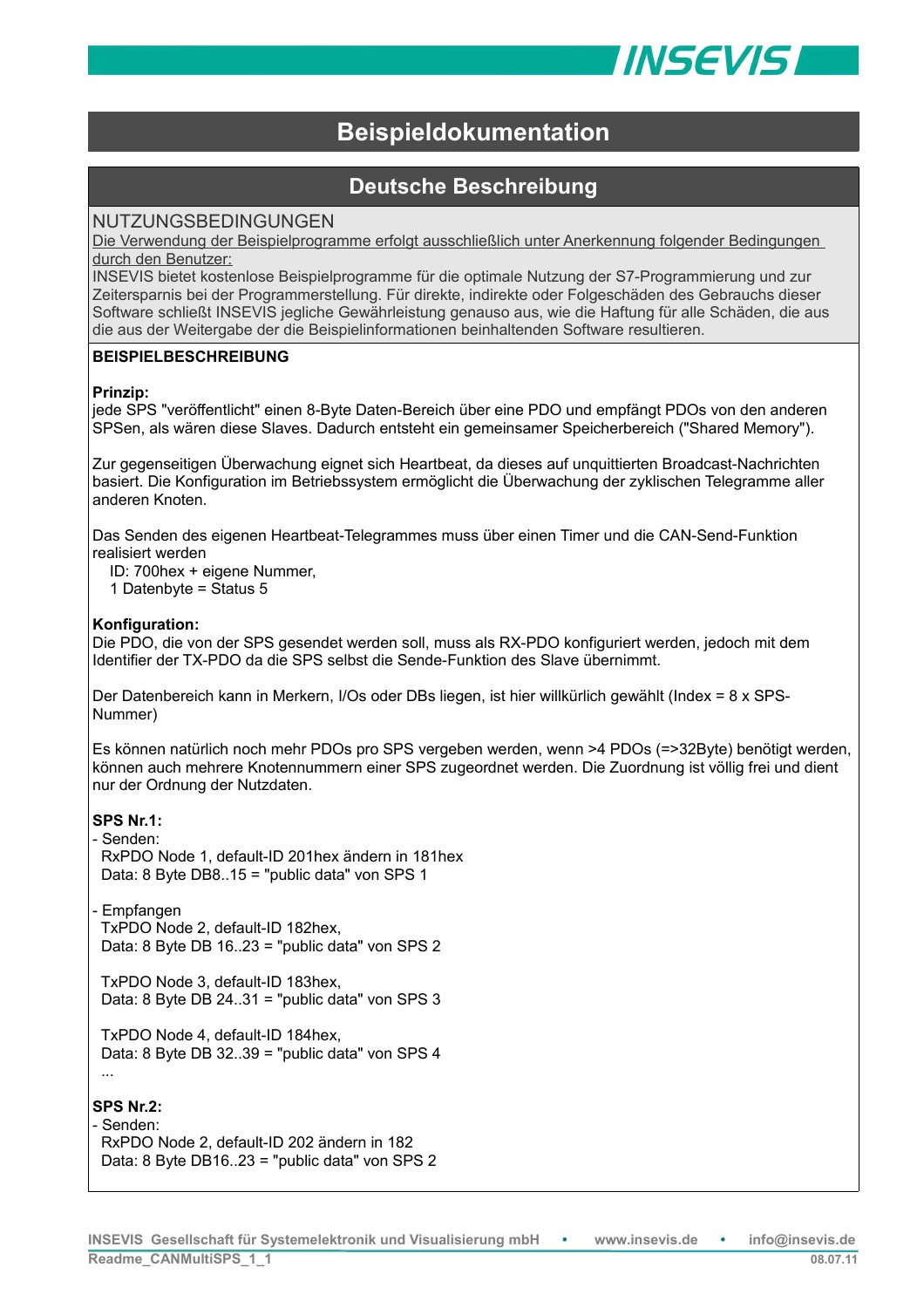

- Empfangen

 TxPDO Node 1, default-ID 181, Data: 8 Byte DB 8..15 = "public data" von SPS 1

 TxPDO Node 3, default-ID 183, Data: 8 Byte DB 24..31 = "public data" von SPS 3

 TxPDO Node 4, default-ID 204, Data: 8 Byte DB 32..39 = "public data" von SPS 4 ...

# **SPS Nr.3:**

#### - Senden:

 RxPDO Node 3, default-ID 203 ändern in 183 Data: 8 Byte DB24..31 = "public data" von SPS 3

- Empfangen TxPDO Node 1, default-ID 181, Data: 8 Byte DB 8..15 = "public data" von SPS 1

 TxPDO Node 2, default-ID 182, Data: 8 Byte DB 16..23 = "public data" von SPS 2

 TxPDO Node 4, default-ID 204, Data: 8 Byte DB 32..39 = "public data" von SPS 4 ...

### RÜCKMELDUNGEN

Möchten Sie Erweiterungswünsche oder Fehler zu diesen Beispielen melden oder wollen Sie anderen eigene Bespielprogramme kostenlos zur Verfügung stellen? *Bitte informieren Sie uns unter info@insevis.de* Gern werden Ihre Programme -auf Wunsch mit Benennung des Autors- allen INSEVIS- Kunden zur Verfügung gestellt.

# **English description**

# TERMS OF USE

The use of this sample programs is allowed only under acceptance of following conditions by the user: The present software which is for guidance only aims at providing customers with sampling information regarding their S7-programs in order to save time. As a result, INSEVIS shall not be held liable for any direct, indirect or consequential damages respect to any claims arising from the content of such software and/or the use made by customers of this sampling information contained herin in connection with their own programs.

### **SAMPLE DESCRIPTION**

### **Theory:**

Every PLC publishes an own 8-byte data area via a PDO and receives the PDO's of the other PLC's treating them like slaves. This builds a shared memory area.

A mutual supervising is done with the CANopen Heartbeat procedure, because this is based on an unreceipted braodcast. The configuration possibilities of the operating system offers supervising the cyclic messages of all other nodes.

To send an own heartbeat message a layer-2 and a timer function are used:

ID: 700hex + own node number,

1 data byte = state '5'

# **Configuration:**

The PDO's sent by the CANopen Master PLC are configured as Rx-PDOs. So the operating system cares about it. But we must configure the identifier as Tx-PDO, to be supposed it was sent by a slave.

The shared memory area can be free defined in memory, I/O or data block. We used a data block, the offset as 8x PLC-Number.